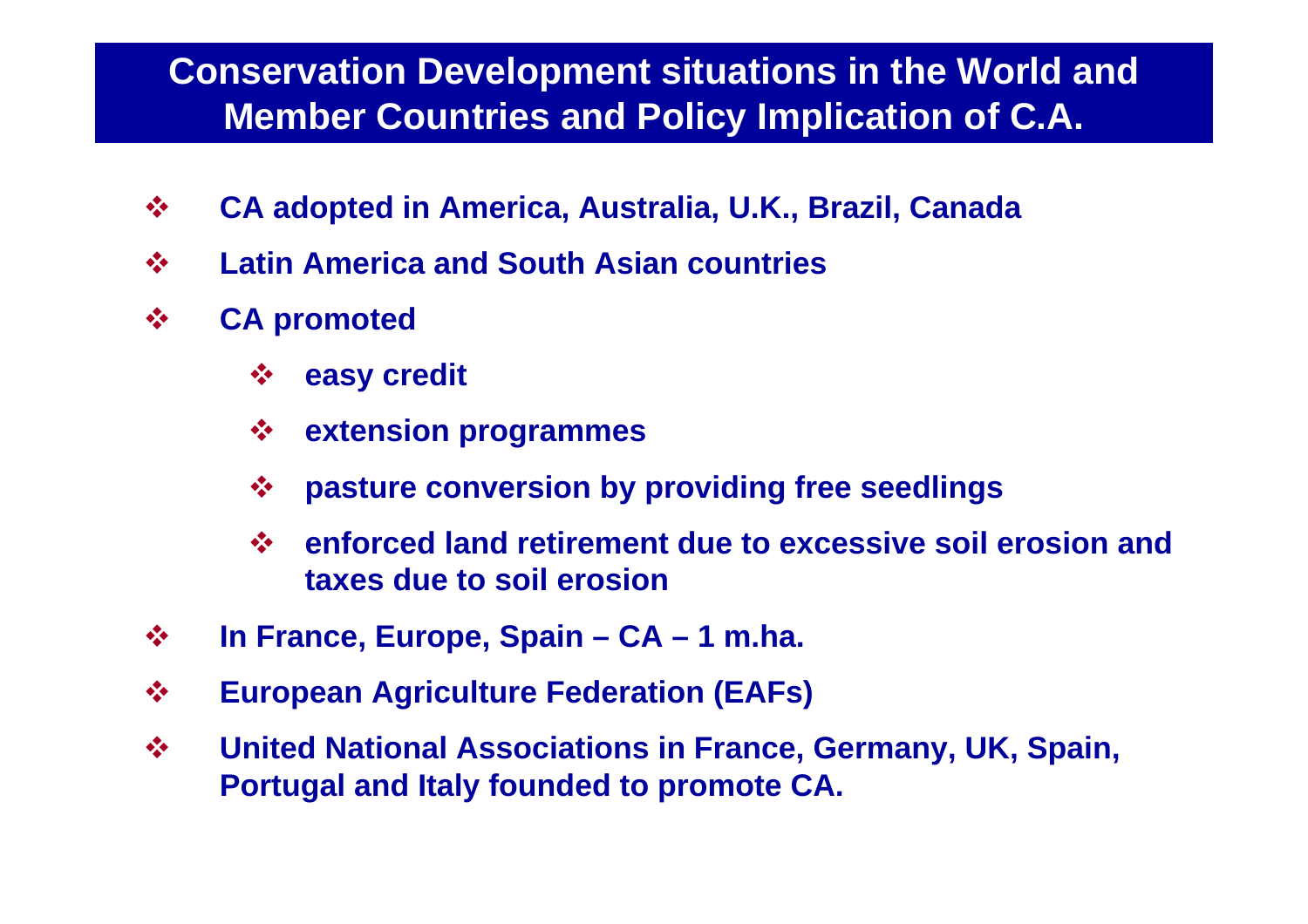- $\frac{1}{2}$  **CA has been adopted in Japan, Malaysia, Indonesia, Nepal and Bangladesh**
- $\frac{1}{2}$  **Community led initiative strongly supported by R&D organizations and farmers and industry participation – widespread adoption.**
- $\begin{picture}(180,10) \put(0,0){\line(1,0){15}} \put(10,0){\line(1,0){15}} \put(10,0){\line(1,0){15}} \put(10,0){\line(1,0){15}} \put(10,0){\line(1,0){15}} \put(10,0){\line(1,0){15}} \put(10,0){\line(1,0){15}} \put(10,0){\line(1,0){15}} \put(10,0){\line(1,0){15}} \put(10,0){\line(1,0){15}} \put(10,0){\line(1,0){15}} \put(10,0){\line($ **Targeted Policy Approach and Motivate Farmers**
- $\frac{1}{2}$ **Punjab – Water table going down-grow other crops than rice**
- $\frac{1}{2}$ **Pride and Peer pressure- Canada, Ontario's Environmental Farm**
- $\frac{1}{2}$  **Plan(EFO) Programme- innovative approach to Envirn. Conservation & voluntary participation of farmers to assess the Envir. Risks & riase environmental awareness**
- $\frac{1}{2}$  **Farmers driven process supported by Govt. through funds & technical advise.**
- $\frac{1}{2}$  **Appropriate Incentives- short & long term impact, diversification & Infrastructure**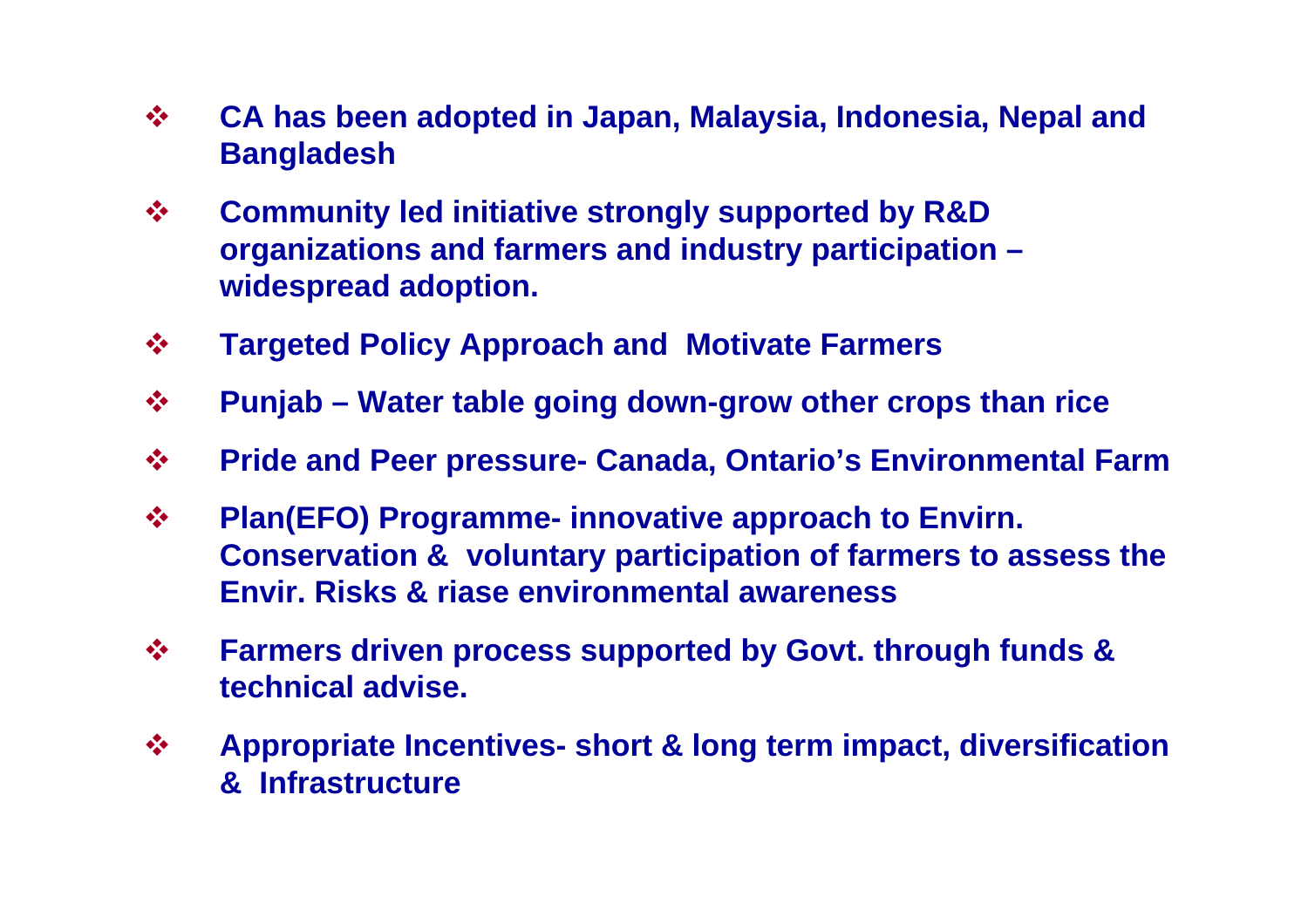#### **Conservation Policies & Programmes**

#### **CA Programmes/Studies launched**

- $\frac{1}{2}$ **African Conservation Tillage network(ACT)**
- $\frac{1}{2}$ **French Agriculture research Centre for**
- **International development(CIRAD), swedish**
- $\begin{picture}(180,10) \put(0,0){\line(1,0){15}} \put(10,0){\line(1,0){15}} \put(10,0){\line(1,0){15}} \put(10,0){\line(1,0){15}} \put(10,0){\line(1,0){15}} \put(10,0){\line(1,0){15}} \put(10,0){\line(1,0){15}} \put(10,0){\line(1,0){15}} \put(10,0){\line(1,0){15}} \put(10,0){\line(1,0){15}} \put(10,0){\line(1,0){15}} \put(10,0){\line($ **SIDA funded Regional land Mgt. Unit**
- $\frac{1}{2}$ **FAO**

#### **Study throws light on**

- $\begin{picture}(180,10) \put(0,0){\line(1,0){15}} \put(10,0){\line(1,0){15}} \put(10,0){\line(1,0){15}} \put(10,0){\line(1,0){15}} \put(10,0){\line(1,0){15}} \put(10,0){\line(1,0){15}} \put(10,0){\line(1,0){15}} \put(10,0){\line(1,0){15}} \put(10,0){\line(1,0){15}} \put(10,0){\line(1,0){15}} \put(10,0){\line(1,0){15}} \put(10,0){\line($ **Challenges farmers face in keeping soil covered**
- **gaining access to adequate equipment**
- **Controlling weeds**
- $\frac{1}{2}$ **Challenges faced ti implement true PA**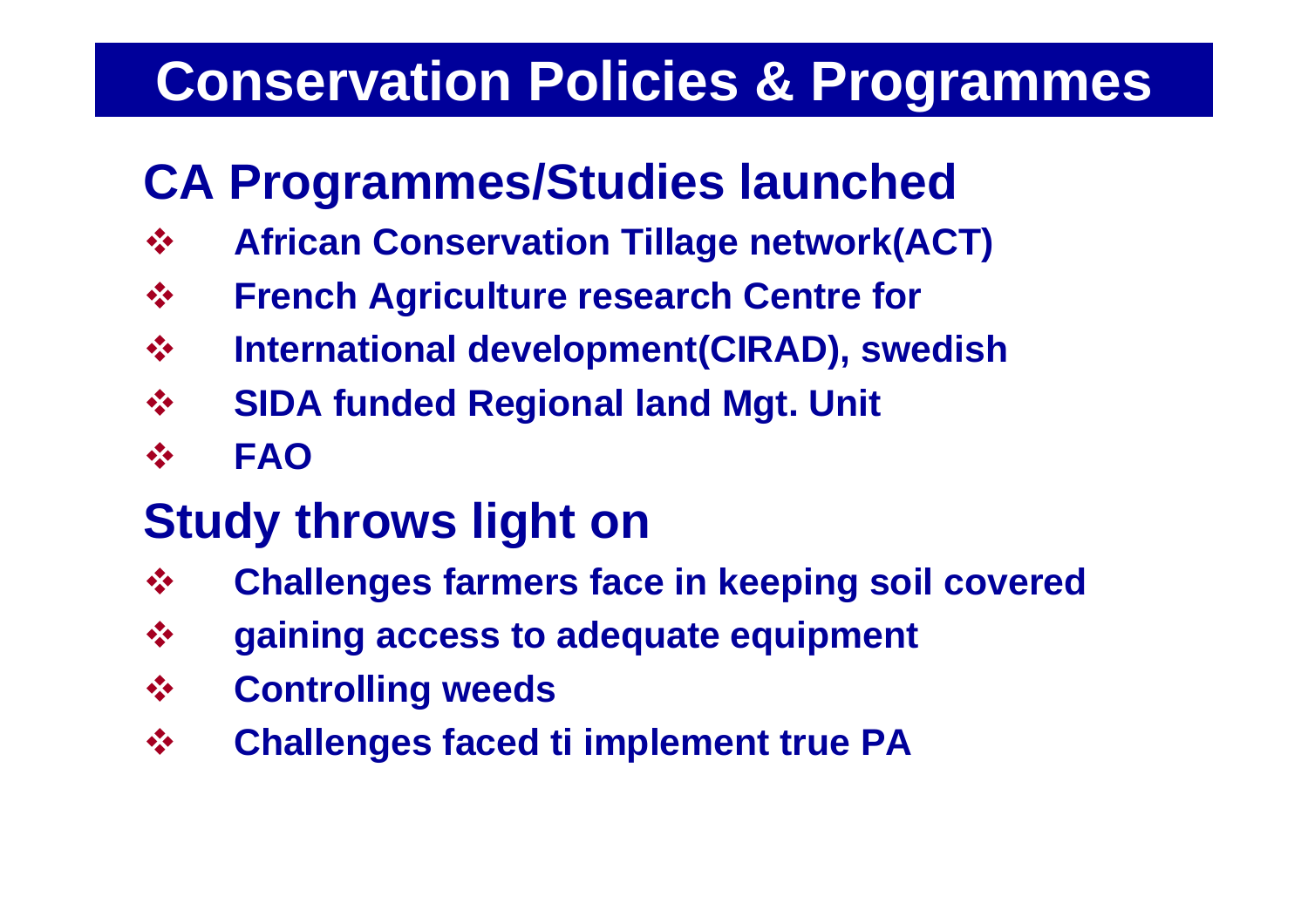Farm Conservation Bill of US Lays emphasis on-Cons. of resources, clean water, improvement in Grassland habitat & biofuel

- **❖** CSP- maintain & enhance quality of water, air, soil & habitat-\$ 45,000/year
- $\frac{1}{2}$  CRP-reduce soil erosion-plant grasses-rental payments & 50 % cost sharing
- $\frac{1}{2}$  WRP-restore & protect wetlands- 100 % funding
- $\frac{1}{2}$  GRP- help to protect & restore grasslands, pasture , range and other lands( 90 % restoration cost funded)
- $\frac{1}{2}$ ❖ FRPP – protect Ag. land from urban sprawl & other development- one time payment
- ❖ EQUIP- to reduce air and pollution use, energy use and wildlife impacts( 70% cost sharing)
- $\frac{1}{2}$  CWLCP- ensure no ovarall net loss & achieve net gain in performance of wet land acreage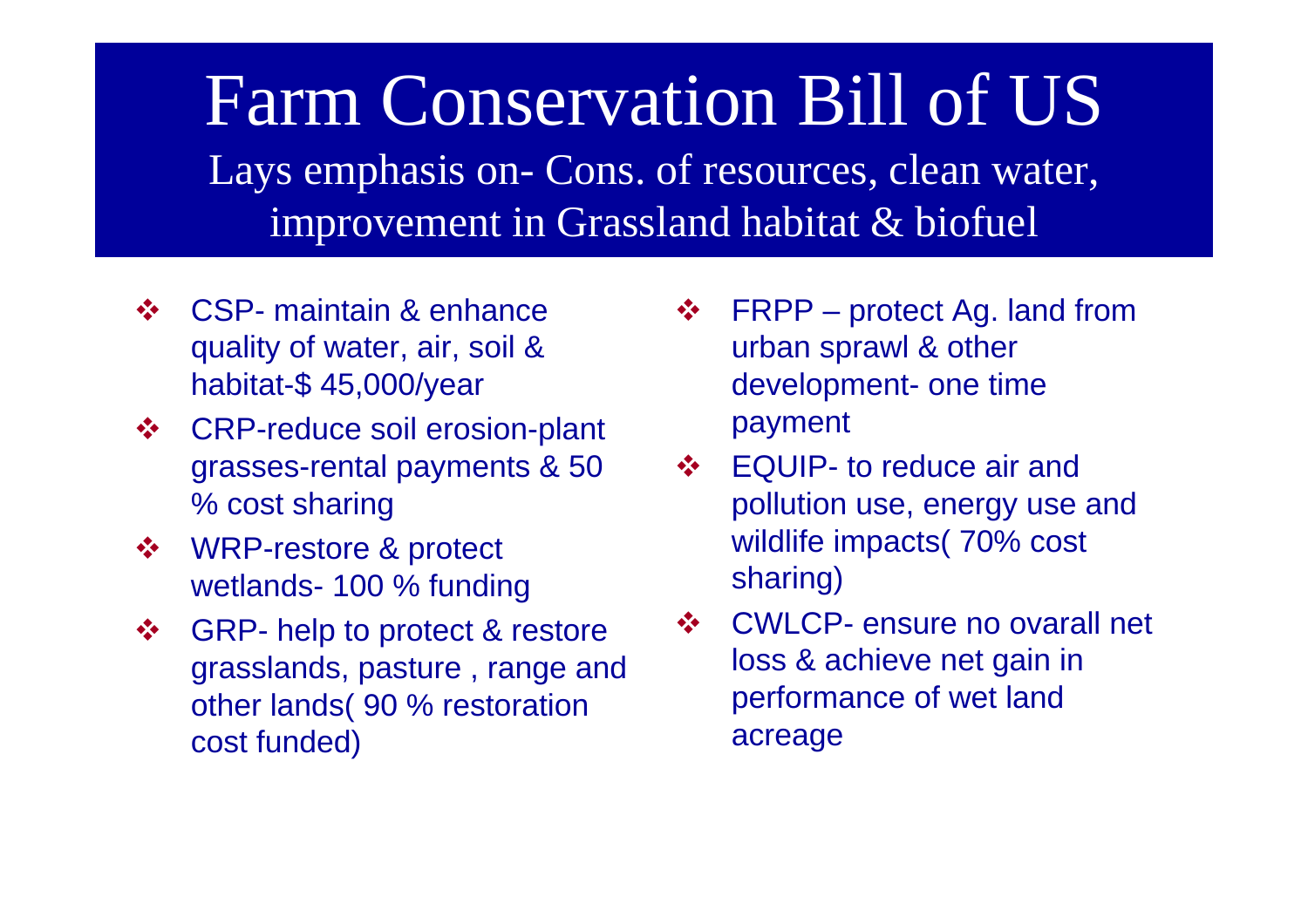## **Conservation Policy in India**

- $\frac{1}{2}$ **No Policy as such**
- $\frac{1}{2}$  **Govt-Watershed Development Programme-to conserve water & reduce soil erosion**
- $\frac{1}{2}$  **Promotion of RCT-zero-till drill, laser land leveling, straw baler, straw combine etc.**
- $\frac{1}{2}$ **R-W Consortium- ICAR-CIMMYT**
- $\frac{1}{2}$ **Alternate crops –Diversification**

### **Following recommended**

 $\frac{1}{2}$  **Minimum support price, subsidy, Institutional financing, no free electricity, PPP, Land consolidation, Encourage Cooperatives, voluntary participation of farmers, NGOs, etc.**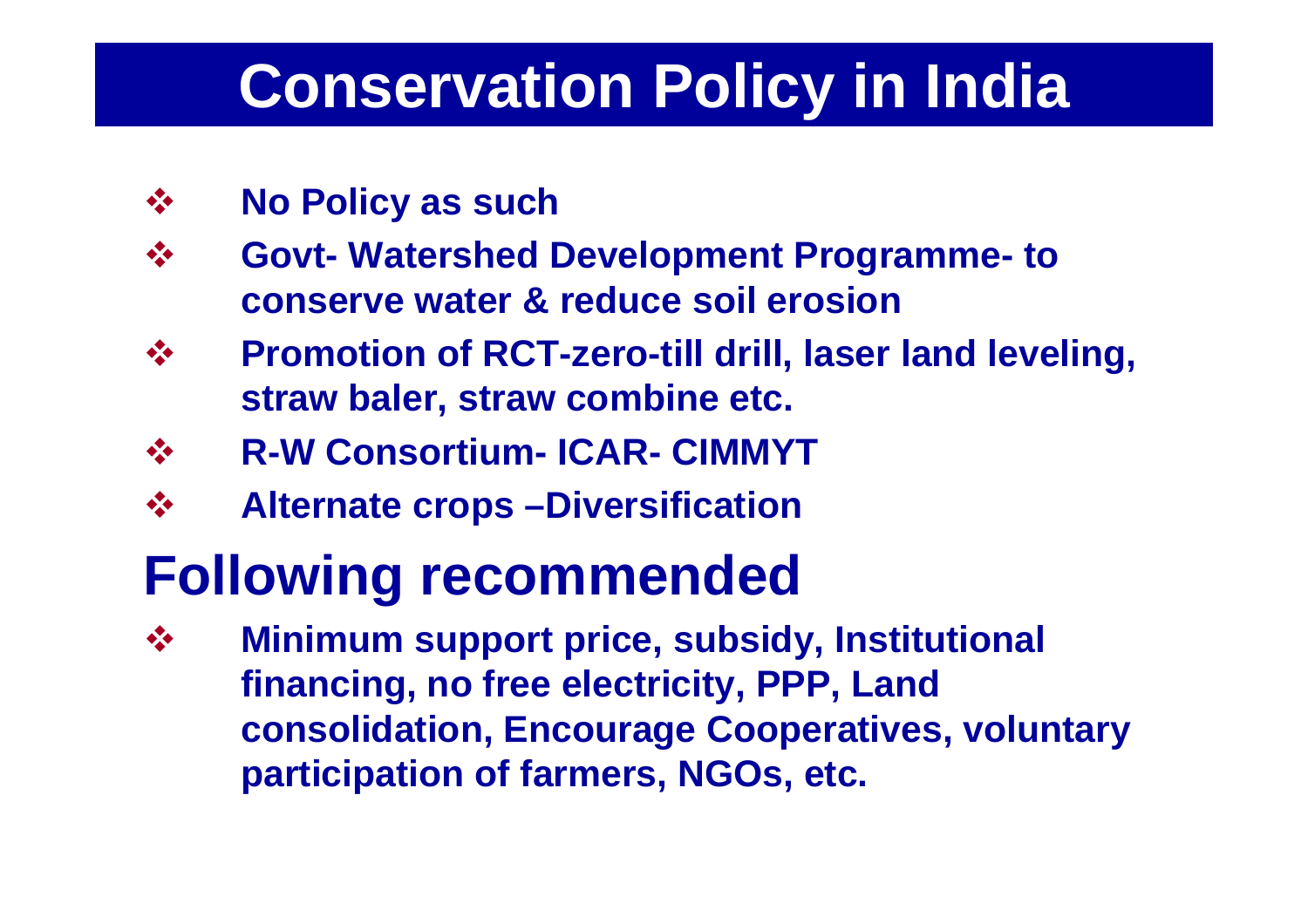## **Conservation Ag. Strategies in India**

#### **Conservation of water through**

- $\frac{1}{2}$ paddy sown in unpuddled soils
- $\frac{1}{2}$ paddy sown on ridges
- Less frequency of irrigation
- $\frac{1}{2}$ laser land leveling- 25 % saving in water
- **Conservation Tillage Studies**
- $\frac{1}{2}$  Development & demonstyration of zerotill drill, strip till drill, roto-till drill, till planting, raised bed planter etc.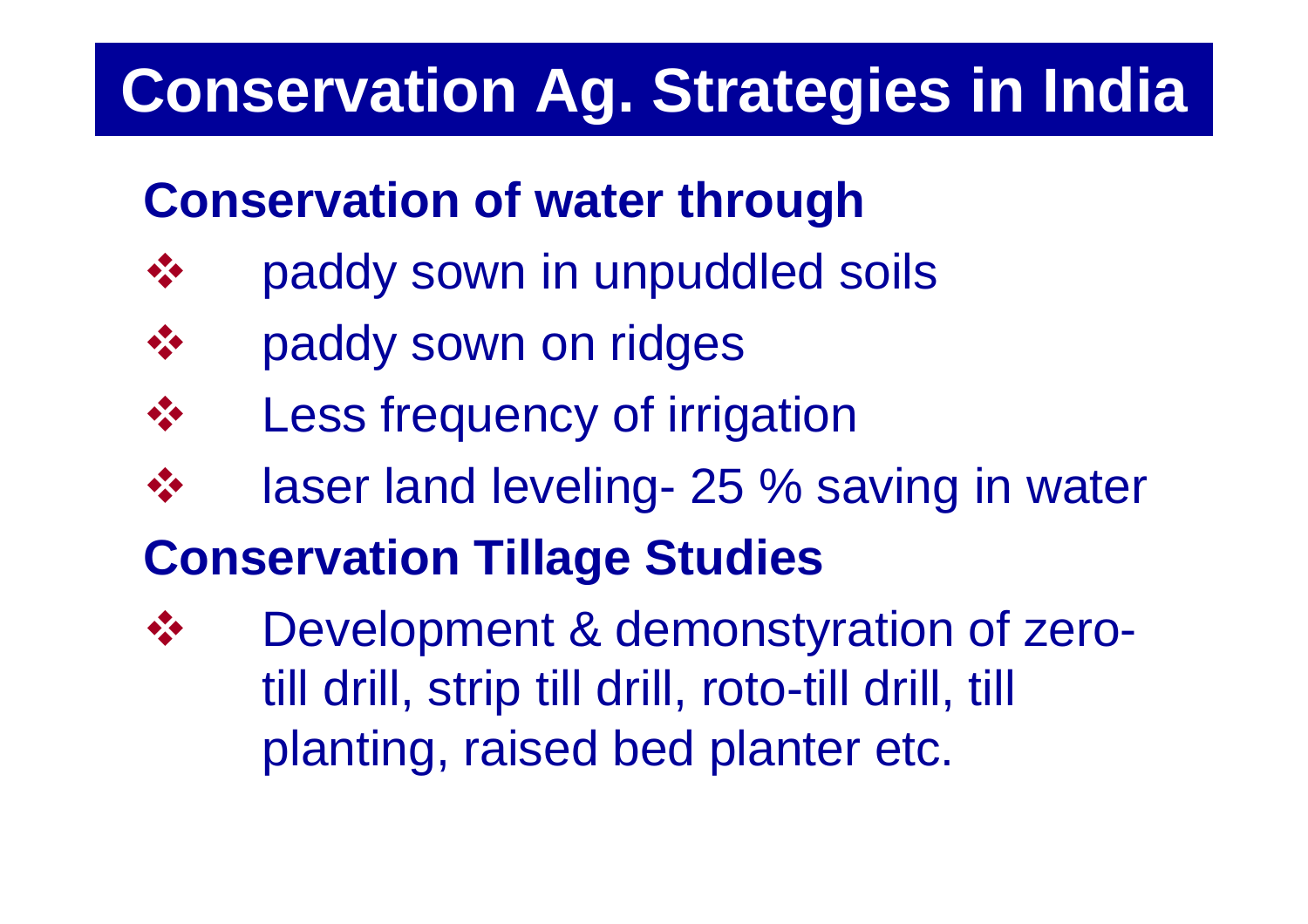## **Conservation Ag. Strategies in India**

#### **Farm Residue Management through**

- $\frac{1}{2}$ stubble shaver,
- $\frac{1}{2}$ straw chopper cum incorporator
- straw combine
- $\frac{1}{2}$ straw baler

#### **Environmental Pollution**

- $\frac{1}{2}$  Exhaust gas emission norms for tractors/engines
- 大 Fuel standards
- $\frac{1}{2}$ CNG
- $\frac{1}{2}$ Biofuel Mission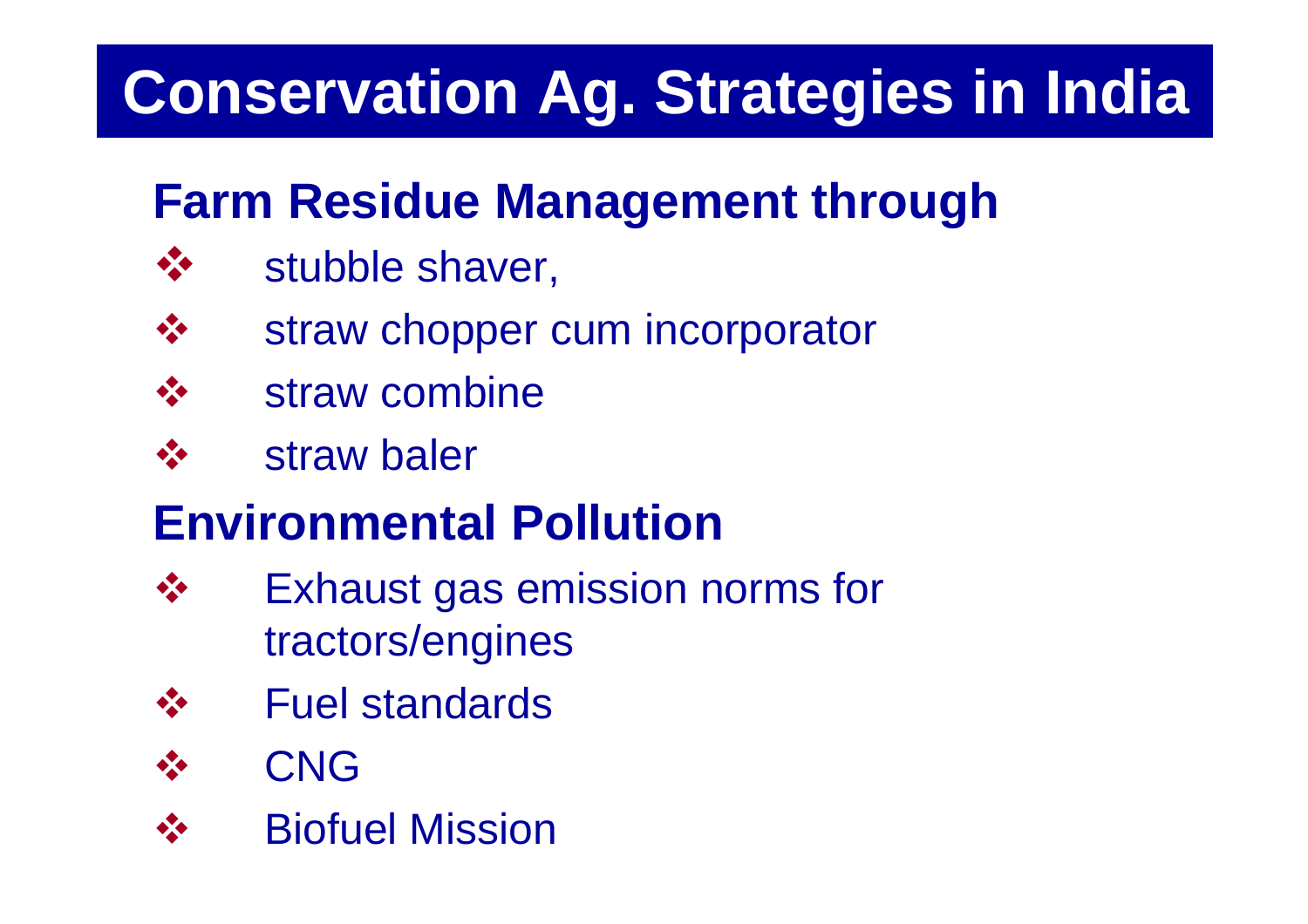## **Conclusions**

#### **Benefits accrued of CAT**

- $\frac{1}{2}$ Reduction in cultivation cost (1500-2000 Rs/ha)
- $\frac{1}{2}$ Savings in water and nutrients (25-30%)
- $\frac{1}{2}$  Reduced occurrence of weeds and savings in pesticides (20-25%)
- $\frac{1}{2}$ Increased yield (05%)
- $\frac{1}{2}$  Protection of environment by elimination of burning of straw (Cattle feed)
- $\frac{1}{2}$  Facilitating recycling of residue and plant nutrients (Back to soil)
- $\frac{1}{2}$ Opportunities for sensible/profitable crop rotations.